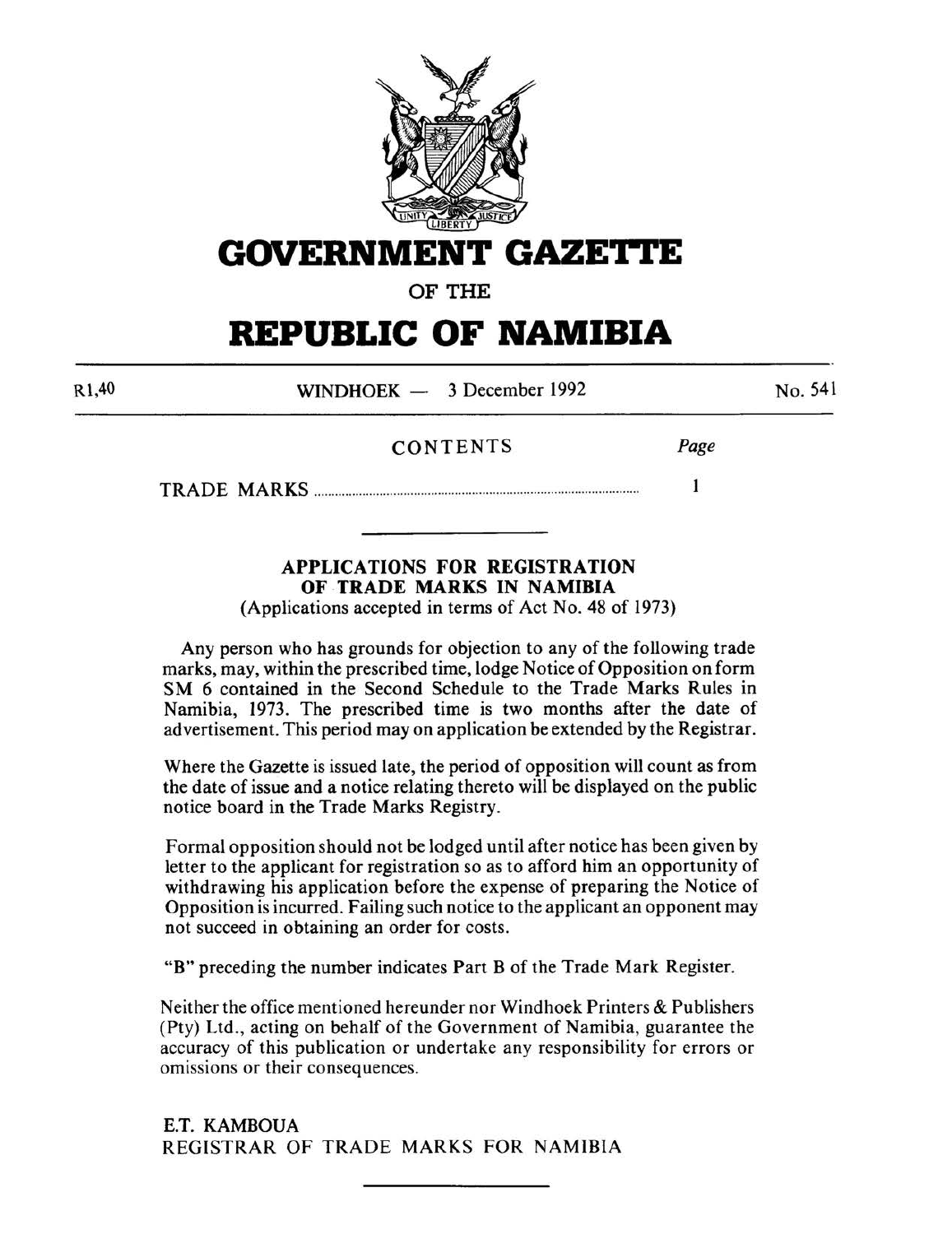89/1458 in Class 5: Pharmaceutical, veterinary and sanitary preparations; dietetic substances adapted for medical use, food for babies; plasters, materials for dressings; material for stopping teeth, dental wax; disinfectants for human use; in the name of **ADCOCK INGRAM SELF MEDICATION (PTY) LTD., a** South African company, 209, 15th Road, Randjespark, Midrand. Address for Service: SPOOR & FISHER, Standard Bank Chambers, Indepen-

dence Avenue, Windhoek.

#### FILED: 4 OCTOBER 1989

#### **PHIPPS GRIPE WATER**

The words "GRIPE WATER" may vary in use.

Associated with 89/1457

89/0490 in Class 30: Coffee, tea, cocoa, sugar, rice, tapioca, sago, artificial coffee; flour and preparations made from cereals, bread, pastry and confectionery, ices; honey, treacle; yeast, baking-powder; salt, mustard; vinegar, sauces (except salad dressings); spices; ice; in the name of **ROYAL BEECH-NUT (PROPRIE-TARY) LIMITED,** (Reg. No. 89/00735/07), a South African company of Brine A venue, Chloorkop, Transvaal.

Address for Service: SPOOR & FISHER, Standard Bank Chambers, Independence Avenue, Windhoek.

FILED: 27 APRIL 1989

#### **DING DONGS**

Registration of this trade mark shall give no right to the exclusive use of the word DING or DONGS separately and apart from the mark.

*901* 1109 in Class 30: Rice and rice products; in the name of **TASTIC RICE CORPORATION LIMITED,** a South African Company of 22 Watt Street, Industria, Transvaal.

Address for Service: SPOOR & FISHER, Standard Bank Chambers, Independence Avenue, Windhoek.

FILED: 13 SEPTEMBER 1990

#### **SLICE-A-RICE**

Registration of this trade mark shall give no right to the exclusive use of the word SLICE separately and apart from the mark.

-

鳌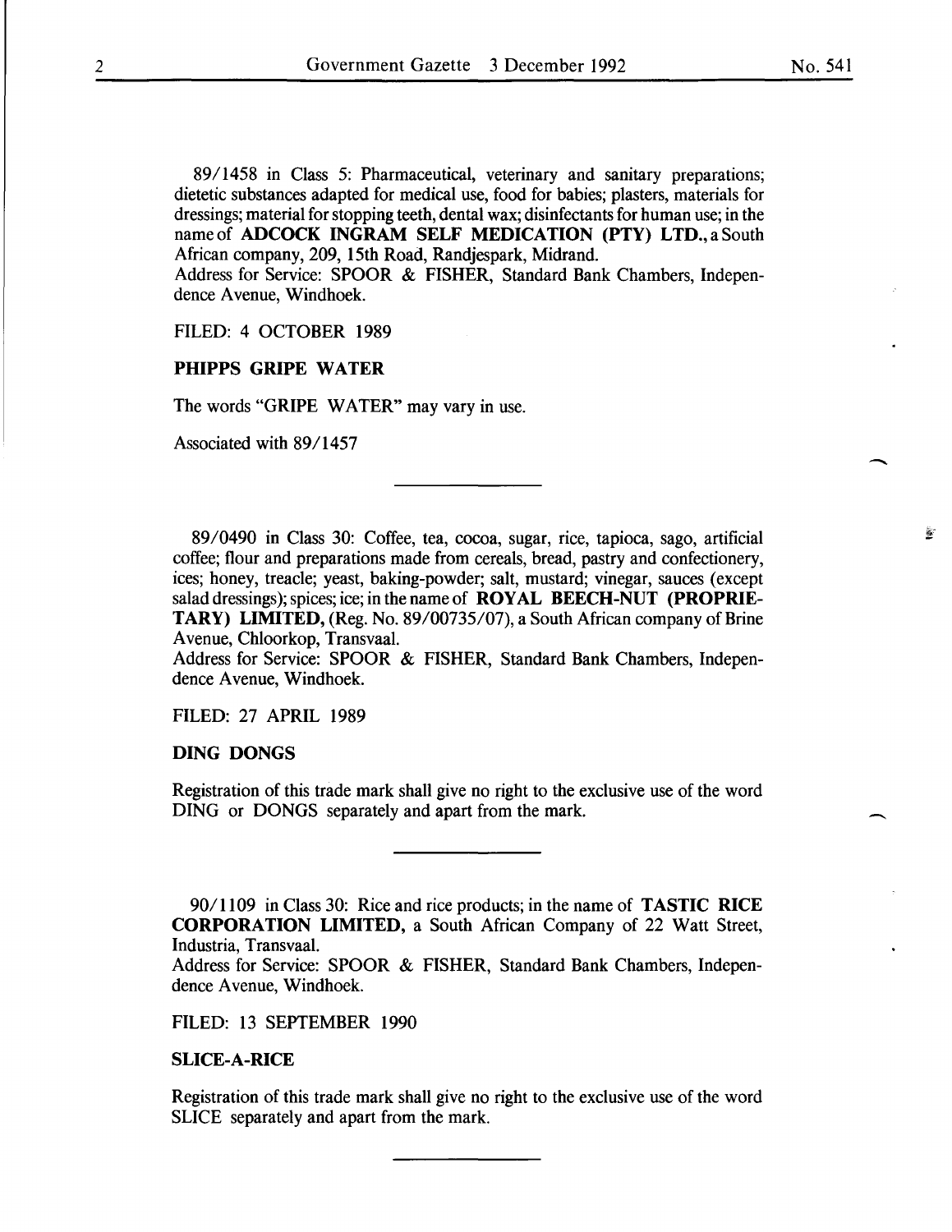90/0107 in Class 30: Condiments, including monosodium glutamate; in the name of TUNG HAl FERMENTATION INDUSTRIAL CORP., a company of the Republic of China of 63 Hsin An Road, Shalu, Taichung, Taiwan. Address for Service: SPOOR & FISHER, Standard Bank Chambers, Independence Avenue, Windhoek.

FILED: 31 JANUARY 1990



The transliteration of the Chinese characters appearing in the Marks is the phonetic equivalent of the words VE-DAN, and the two words as an integral whole have no specific meaning under the Chinese custom and grammer.

Associated with 90/0106

8911584 in Class 36: Insurers and assurers of all kinds and descriptions; actuaries; agents and brokers of all kinds and descriptions; investment trusts; financiers, lessors, money dealers, bankers, credit grantors, debt collectors, clearing houses, guarantors and underwriters of all kinds and descriptions; real estate managers; services for or relating to any of the aforegoing; in the name of **GUARDIAN** NATIONAL INSURANCE COMPANY LIMITED of 25 Ameshoff Street, Braamfontein, Johannesburg, Republic of South Africa.

Address for Service: DENEYS REITZ, 10 Anderson Street, Johannesburg.

FILED: 13 OCTOBER 1989

#### ALLGUARD GOLD

Associated with 81/1051

89/1873 in Class 42: Retail services relating to the sale of various consumer goods; in the name of CHECKOUT (PROPRIETARY) LIMITED of c/o Sabdia Jeena & Co. Ninth Floor, Kara Centre, 201 Grey Street, Durban. Address for Service: MACROBERT DE VILLIERS LUNNON & TINDALL INC.,/501 United Building, 263 Andries Street, Pretoria.

FILED: 17 NOVEMBER 1989

#### **CHECKOUT**

Registration of this mark shall give no right to the exclusive use of the word CHECK separately and apart from the mark.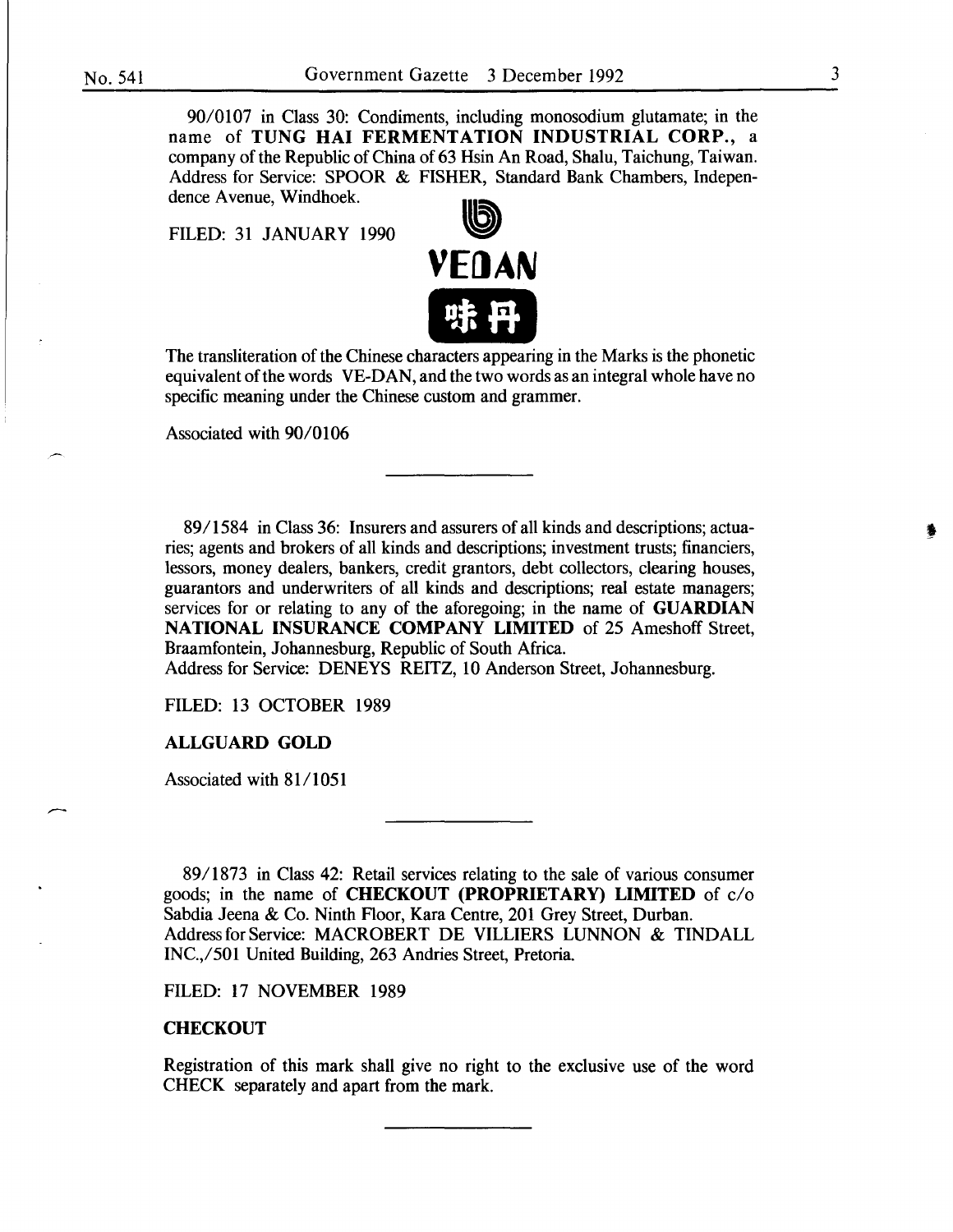90/0094 in Class 34: Cigarettes only; in the name of **UNITED TOBACCO COMPANY LIMITED,** Cnr Main Reef Road & Kelvin Street Extension Industria, Johannesburg, **(P** 0 Box 43085, Industria, 2042). '

Address for Service: UNITED TOBACCO COMPANY LIMITED, Cnr Main Reef Road & Kelvin Street Extension, Industria Johannesburg (P O Box 43085, Industria, 2042).

FILED: 26 JANUARY 1990



Applicant undertakes to restrict the specification of goods to cigarettes only.

Registration of this trade mark shall give no right to the exclusive use of the word "Untamed", separately and apart from the mark.

Applicant admits that registration of this trade mark shall not debar other persons from the *bona fide* descriptive use in the ordinary course of trade of the word FLAVOUR.

90/0169 in Class 3: Bleaching preparations and other substances for laundry use; cleaning, polishing, wetting, levelling, scouring and abrasive preparations and agents; antistatic agents; soaps; detergents, washing preparations; in the name of **HENKEL KGaA,** a German company of Henkelstrasse 67, Dusseldorf-Holthausen, Germany.

Address for Service: JOHN & KERNICK, PO Box 864, Windhoek.

FILED: 13 FEBRUARY 1990

**SYNTERGENT** 

90/0438 in Class 42: Services relating to retail, wholesale, promotion, distribution and selling; the latter services connected with motor vehicles, vehicle parts and components, windscreens and motor glass as well as building materials, building supplies and all glass products; home improvement; interior decoration; shopfitting; modular furniture; modular merchandising and display equipment; shelveing, design, layout, decor and merchandising services; demolition; printing (including but not limited to lithographic — and offset printing), copying and reprographic services of all kinds not included in other classes, technical, technological, advisory and  $\mathcal{L}$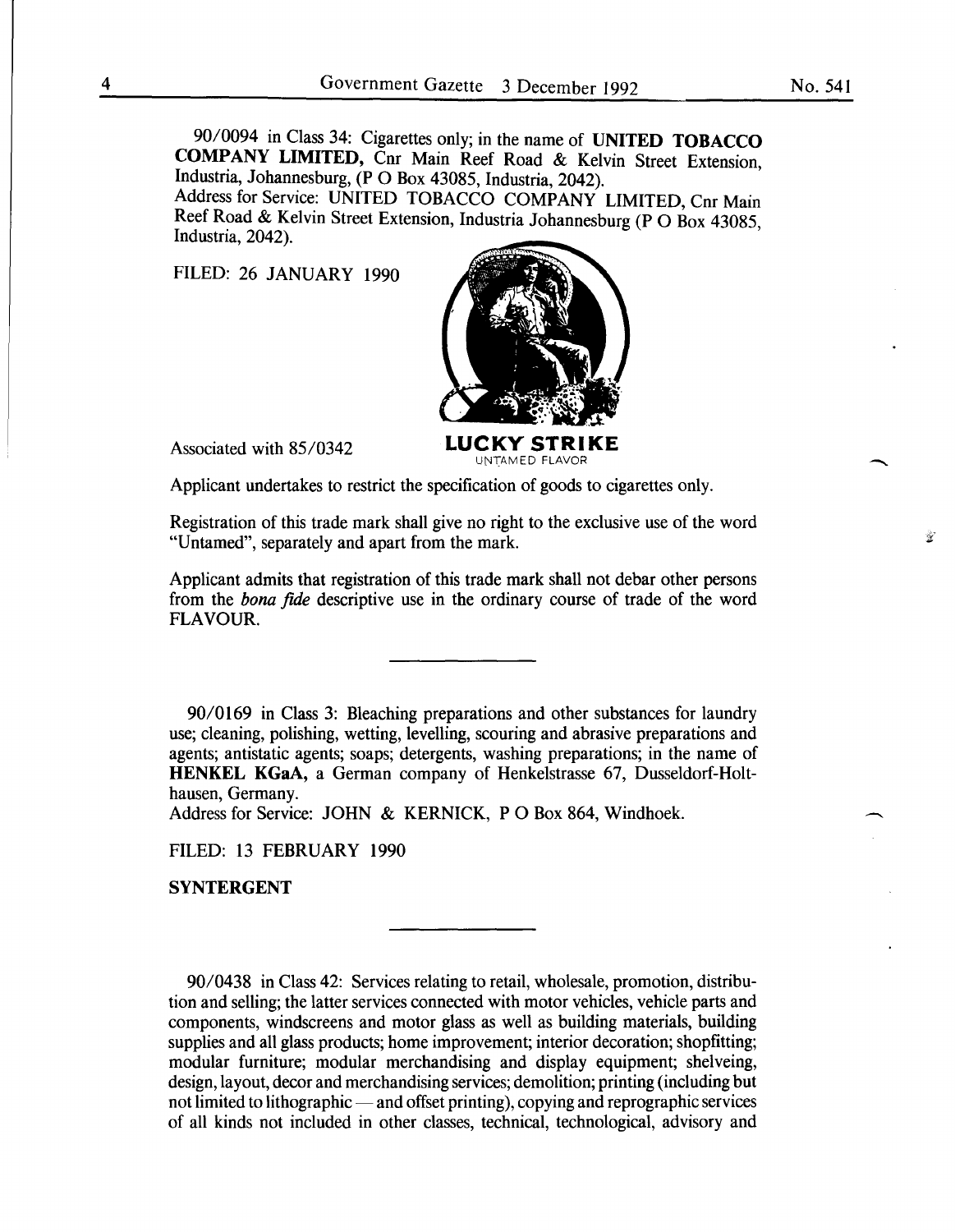

consultancy services all concerned with printing, copying and reprography; in the name of INTERNATIONAL GLASS HOLDINGS LIMITED, a South African Company of 20 Baker Street, Rosebank, Johannesburg, Republic of South Africa.

Address for Service: JOHN & KERNICK, PO Box 864, Windhoek.

FILED: 17 APRIL 1990

89/0273 in Class 3: Cosmetics and toilet preparations; in the name of TWINS PHARMACEUTICALS LIMITED, a South African company, of Twin Towers, Cnr. Isando Road and Purlin Street, Isando, Republic of South Africa. Address for Service: JOHN & KERNICK, PO Box 864, Windhoek.

FILED: 3 MARCH 1989

AFRO-SHEEN

90/1105 in Class 19: Building materials; cement; concrete, concrete blocks, concrete agglutinants; concrete material used for roads and in road-making; roadmaking and coating material generally; asphalt, pitch and bitumen in the name of CONCOR HOLDINGS (PTY) LIMITED, a South African Company of 13 Church Street, Crown Industria, Johannesburg, Republic of South Africa. Address for Service: JOHN & KERNICK, P 0 Box 864, Windhoek.

FILED: 10 SEPTEMBER 1990

SPOORBAAN

-

90/1087 in Class 25: Articles of clothing; footwear; headgear; parts, accessories and accoutrements for the aforesaid; in the name of INTERNATIONAL LICEN-SING CORPORATION, a company organised and existing under the laws of California, 705 12th Avenue, San Diego, California 92101, United States of America.

Address for Service: JOHN & KERNICK, P 0 Box 864, Windhoek.

FILED: 31 AUGUST 1990

Associated with 90/1086

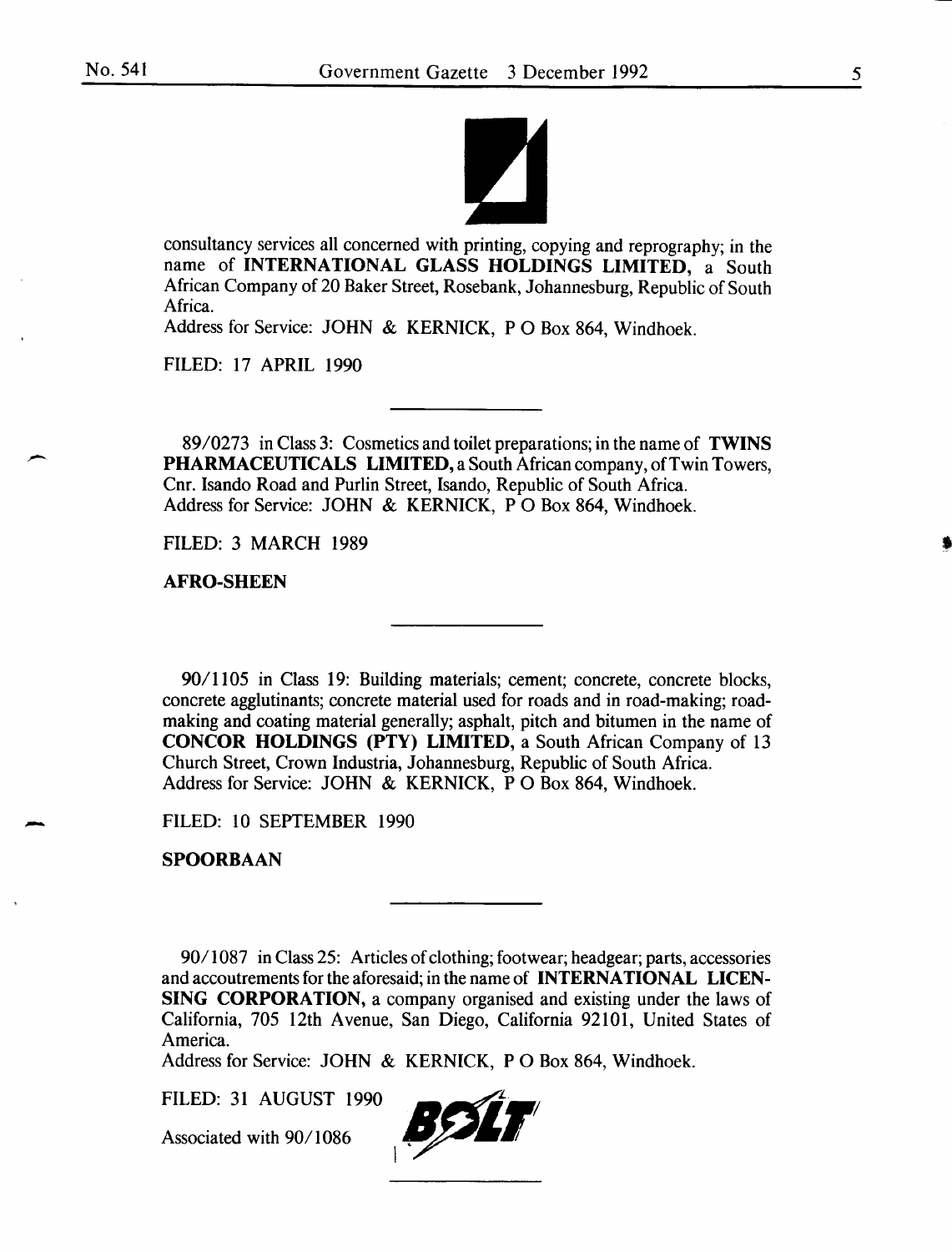89/0965 in Class 9: Scientific, electrical and electronic apparatus and instruments; computer hardware and software, apparatus, instruments and devices for use in relation to banking, financing, booking, rental, collating, monitoring and storage of financial transactions; audio and visual display apparatus and instruments; magnetic cards, cassettes, tapes and products for recording data including those pertaining to electricity usage; in the name of **CONTROL LOGIC (PTY) LTD.,** a South African company of 270 Brickfield Road, Durban, Republic of South Africa. Address for Service: JOHN & KERNICK, **P** 0 Box 864, Windhoek.

FILED: 20 JULY 1989

# **E-KARD**

Applicants admit that registration of this trade mark shall not debar other persons from the *bona fide* use in the ordinary course of trade of the word CARD, in its ordinary signification and apart from the mark.

Associated with 89/0966

B90/0238 in Class 41: Education and entertainment services; instruction services; radio, television, motion picture, cinema, theatre, video and media programmes, studios and services; modelling services; amusement and recreation services; organisation, promotion and staging of competitions, shows, contests and pageants; publication of books, magazines, newspapers, periodicals and other printed matter; in the name of **BOPHUTHATSWANA COMMERCIAL RADIO (PTY) LIMITED,** a Bophuthatswana company of Atkinson House, 24 Eloff Street, Johannesburg, Republic of South Africa.

Address for Service: JOHN & KERNICK, P O Box 864, Windhoek.

FILED: 7 MARCH 1990

# **702 WINNERS CHOICE**

Registration of this mark shall give no right to the exclusive use of the words WINNERS and CHOICE and the numerals 7, 0 and 2 separately from each other and apart from the mark.

Associated with 90/0239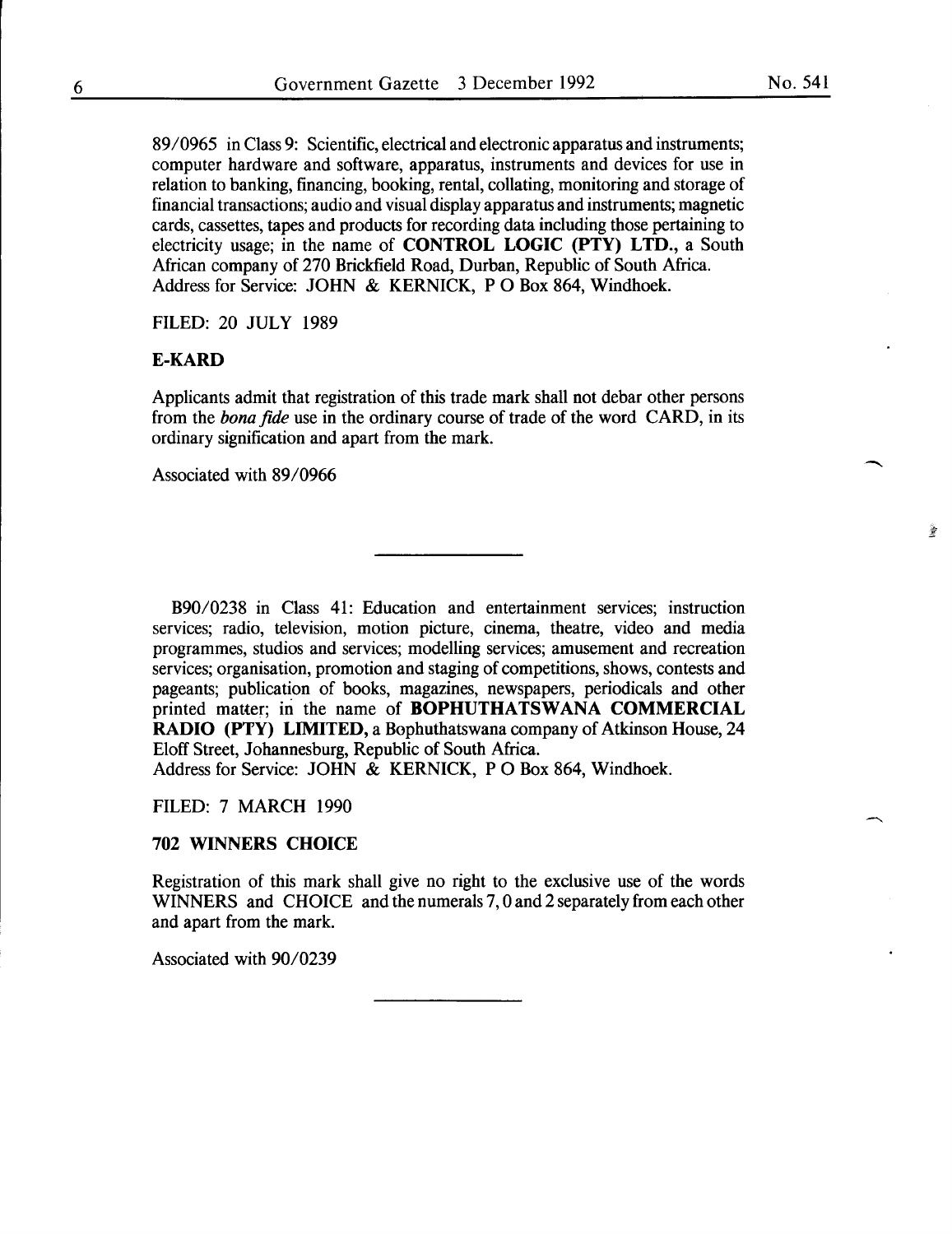90/0507 in Class 1: Chemical products and sensitized materials, all for use in photography and cinematography, chemical products for processing lithographic printing; unexposed films; unexposed Roentgen films; photographic and cinematographic films (sensitized) in the name of PHOTO AGENCIES (PROPRIE-TARY) LIMITED, a South African Company, of 69 Sauer Street, Corner Jeppe Street, Johannesburg.

Address for Service: KISCH ASSOCIATES, Suite 401, City Centre Building, Levinson Arcade Windhoek, Republic of Namibia.

FILED: 4 MAY 1990

#### FLEXICOLOR

Registration of this trade mark shall give no right to the exclusive use of the word COLOR, separately and apart from the mark.

Applicants admit that registration of this trade mark shall not debar other persons from the *bona fide* descriptive use in the ordinary course of trade of the word FLEXIBLE.

89/0425 in Class 1: Chemical products for use in industry; artificial and synthetic resins; plastics in the form of granules, powders, liquids, gels, pastes and emulsions, for industrial use; adhesives for use in manufactures; in the name of BIP CHEMICALS LIMITED, a British company of 20 St. Mary's Parsonage, Manchester M3 2NL, England.

Address for Service: KISCH ASSOCIATES, 17 Curie Street, Windhoek.

FILED: 12 APRIL 1989

BIP

-

Section  $24(1)(b)$ 

89/0556 in Class 5: Pharmaceutical, veterinary and sanitary substances; infants' and invalids' foods, plasters, material for bandaging, material for stopping teeth, dental wax; in the name of BIOLOGISCHE HEILMITTEL HEEL GMBH, a German company, of Ruhrstrasse 14, Postfach 7 29, D-7570 Baden-Baden, Germany.

Address for Service: KISCH ASSOCIATES, 17 Curie Street, Windhoek.

FILED: 28 APRIL 1989

VIBURCOL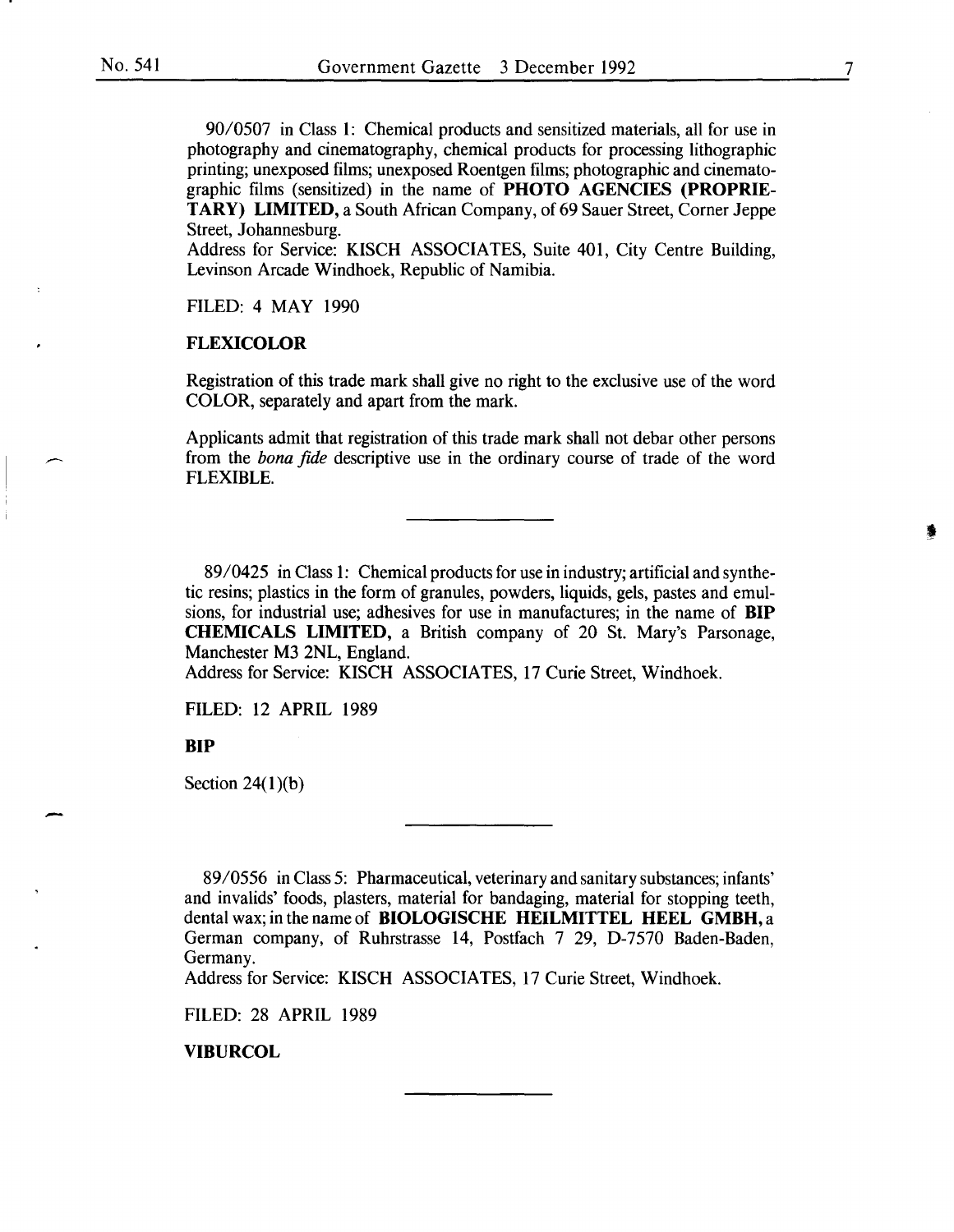-.

 $\frac{1}{2}$ 

90/1008 in Class 6: Fencing, fencing material, droppers, wire, ropes, wire netting included in this class; in the name of CONSOLIDATED WIRE IN-DUSTRIES LIMITED, a South African company, of 6 Telford Street, Vanderbijlpark, Transvaal.

Address for Service: KISCH ASSOCIATES, 17 Curie Street, Windhoek.

### FILED: 9 AUGUST 1990

# VELD OVAL/VELD OVAAL

Registration of this trade mark shall give no right to the exclusive use of the words OVAL and OVAAL, each separately and apart from the mark.

This trade mark is shown in the two forms in which it is used in conducting business in two of the official languages, the wording represented thereon having equivalent meanings. In use, both forms of the trade mark will be used either separately or together but when used together they will not necessarily be in approximation one to the other.

Associated with 90/1007

89/1594 in Class 9: Money counting and sorting machines, automatic teller machines providing facilities for cash withdrawals and deposits against cheque accounts; withdrawals against accounts, up to date statements; money transfers included in this class; in the name of FIRST NATIONAL BANK OF SOUTHERN AFRICA LIMITED 05/01225/06 a South African company, of National Bank Building, 84 Market Street, Johannesburg. Address for Service: KISCH ASSOCIATES, 17 Curie Street, Windhoek.

FILED: 16 OCTOBER 1989

# CAPITAL ADVANTAGE ACCOUNT CAA

Registration of this trade mark shall give no right to the exclusive use of the words CAPITAL, ADVANTAGE and ACCOUNT, or the letters C and A, each separately and apart from the mark.

Associated with 89/1595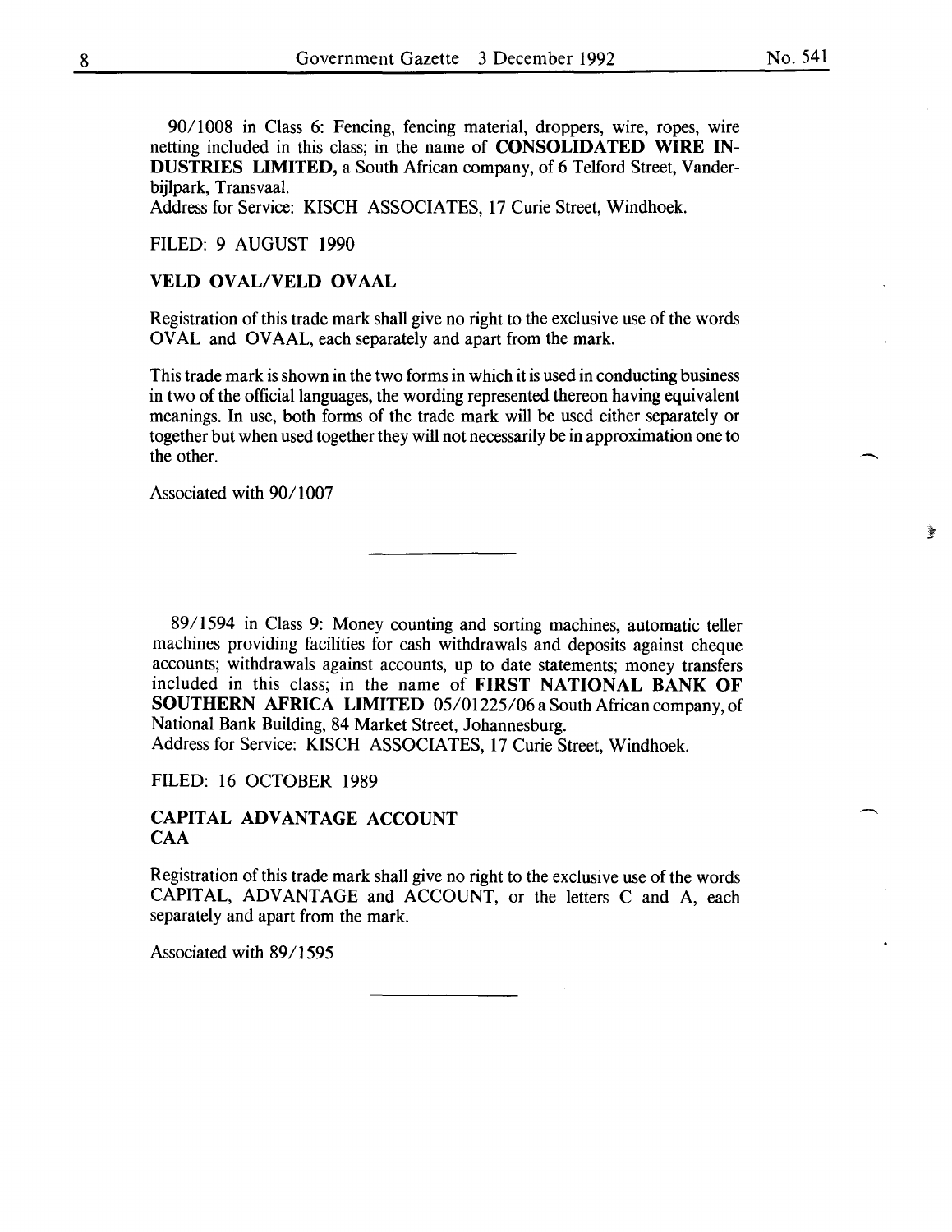89/1595 in Class 16: Paper and paper articles; cardboard and cardboard articles; packaging, wrapping and covering, printed matter; newspapers and periodicals, books, stationery, office requisites (other than furniture); instructional and teaching material (other than apparatus); included in this class; in the name of FIRST NATIONAL BANK OF SOUTHERN AFRICA LIMITED *05101225106* a South African company, of National Bank Building, 84 Market Street, Johannesburg.

Address for Service: KISCH ASSOCIATES, 17 Curie Street, Windhoek.

FILED: 16 OCTOBER 1989

# CAPITAL ADVANTAGE ACCOUNT **CAA**

Registration of this trade mark shall give no right to the exclusive use of the words CAPITAL, ADVANTAGE and ACCOUNT, or the letters C and A, each separately and apart from the mark.

Associated with 89/1596

90/1009 in Class 18: Leather and imitations of leather and articles made from these materials; gloves; bands, bandoliers and straps; collars; luxury articles made of leather; luggage and luggage craft; trunks; cases; suitcases; school cases; attache cases; travelling cases; vanity cases; bags; travelling bags; shopping bags; handbags; portmanteaux; pocket wallets and generally all other travel goods and luggage included in this class; in the name of FUTURA FOOTWEAR LIMITED, a South African Company, of 1 Manchester Road, Pinetown, Natal.

Address for Service: KISCH ASSOCIATES, 17 Curie Street, Windhoek.

FILED: 9 AUGUST 1990

FUTURA

Associated with 90/1010

89/0349 in Class 20: Furniture, fixtures and fittings included in this class; curtains, blinds and screens; holders, hooks, rails, rings, rods, rollers, tie-backs and beads for the aforegoing; parts of and accessories for all the aforegoing; in the name of YOKOTA (PROPRIETARY) LIMITED, a South African company, of Stand 61 Old Pretoria Road, Halfway House, Pretoria.

Address for Service: KISCH ASSOCIATES, 17 Curie Street, Windhoek.

FILED: 20 MARCH 1989

RACER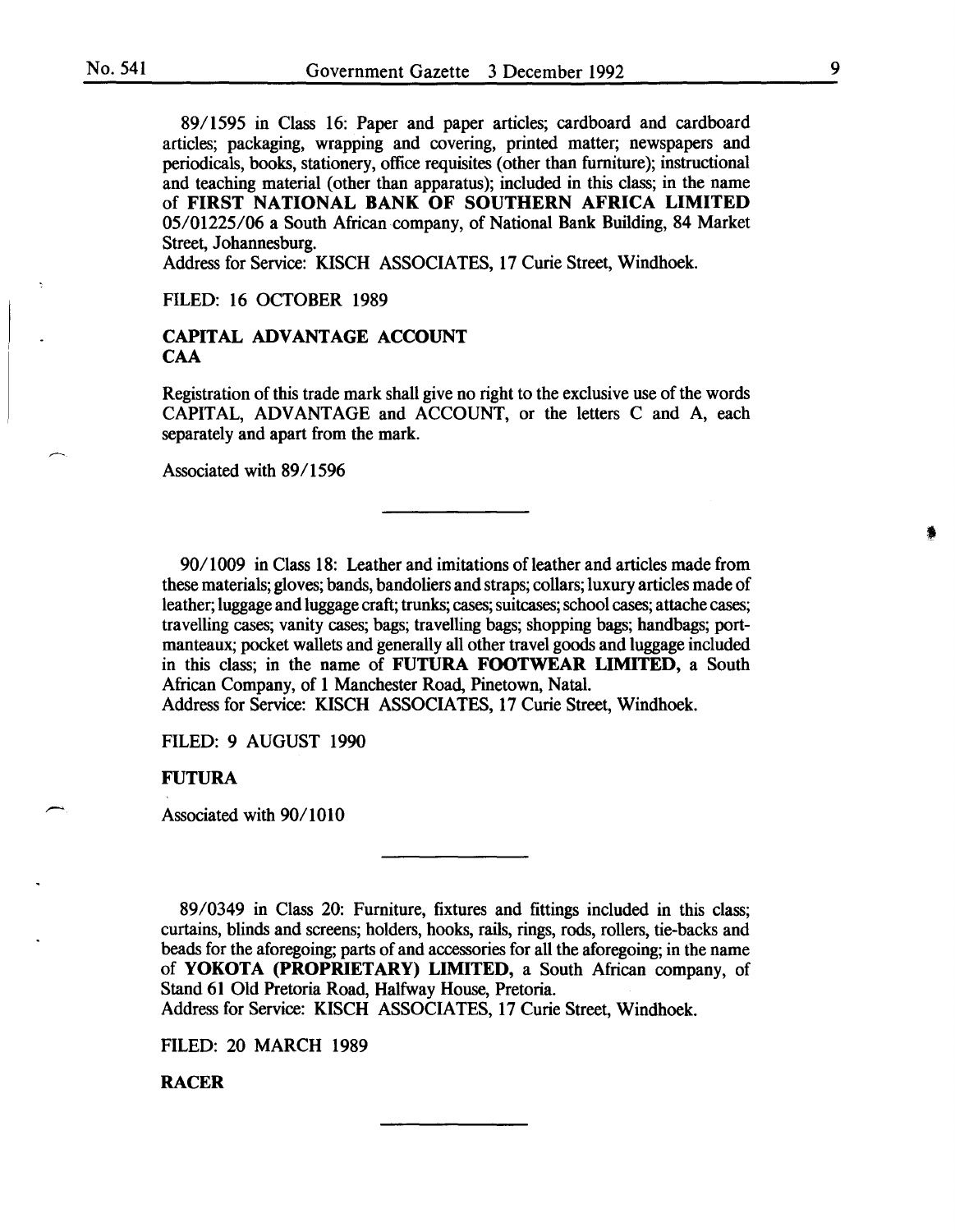90/1006 in Class 6: Fencing, fencing material, droppers, wire, ropes, wire netting included in this class; in the name of CONSOLIDATED WIRE IN-DUSTRIES LIMITED, a South African company of 6 Telford Street, Vanderbijlpark, Transvaal.

Address for Service: KISCH ASSOCIATES, 17 Curie Street, Windhoek.

FILED: 9 AUGUST 1990

#### VELD 1000

Registration of this trade mark shall give no right to the exclusive use of the numeral 1 or 0, each separately and apart from the mark.

Associated with 6726/64

90/1007 in Class 6: Fencing, fencing material, droppers, wire, ropes, wire netting included in this class; in the name of CONSOLIDATED WIRE IN-DUSTRIES LIMITED, a South African company of 6 Telford Street, Vanderbijlpark, Transvaal.

Address for Service: KISCH ASSOCIATES, 17 Curie Street, Windhoek.

FILED: 9 AUGUST 1990

VELD 50/50

Registration of this trade mark shall give no right to the exclusive use of the numeral "5" or "0", each separately and apart from the mark.

Associated with 90/1006 VELD 1000

90/0606 in Class 16: Wrapping, covering and packaging materials, containers, materials in sheet and other forms and all other goods; in the name of KOHLER PACKAGING LIMITED, a South African company, of 4 Pybus Road, Wierda Valley, Sandton, Transvaal.

Address for Service: KISCH ASSOCIATES, 17 Curie Street, Windhoek.

FILED: 29 MAY 1990

KAASKOTE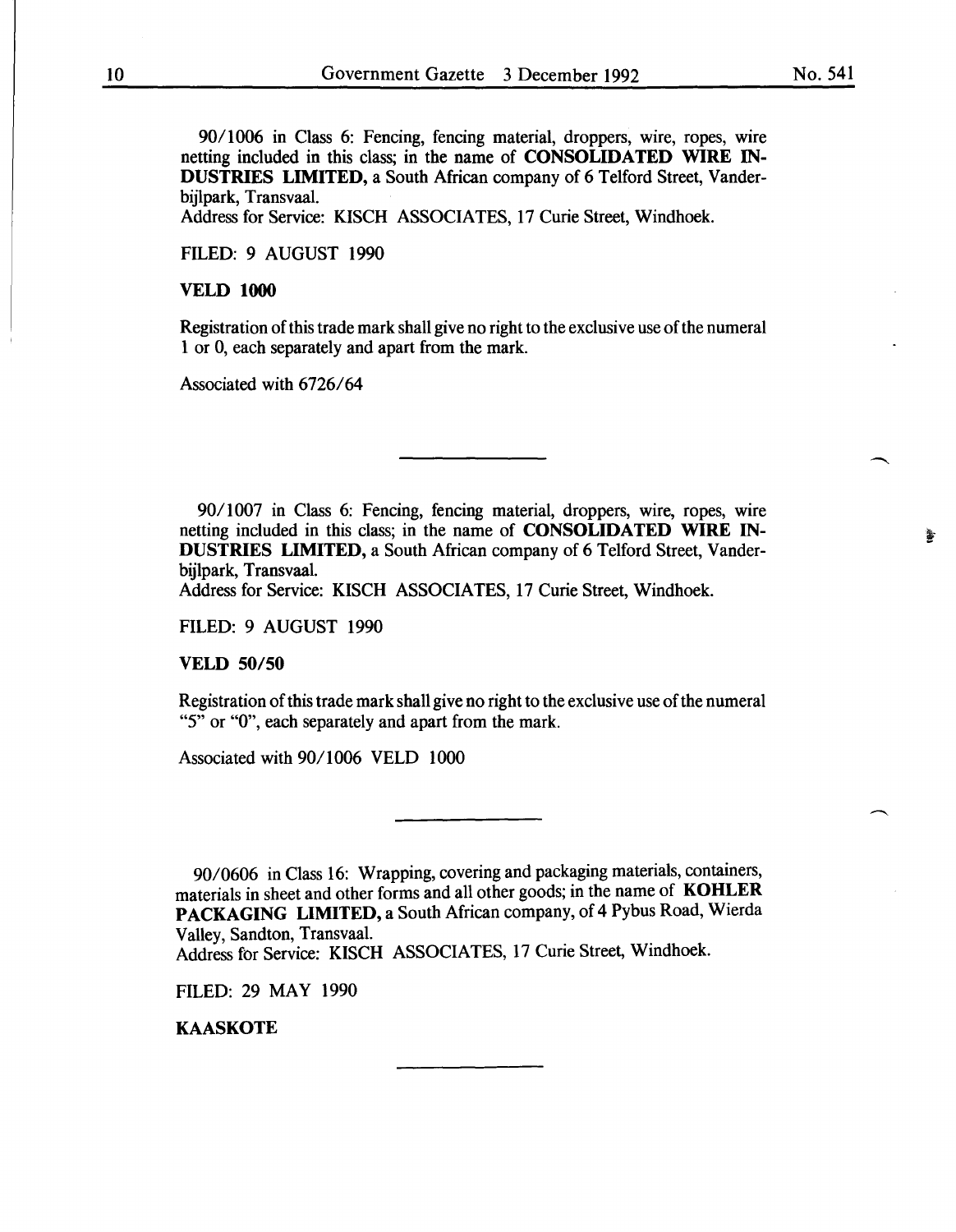$\overline{\phantom{0}}$ 

90/0828 in Class 20: Furniture, mirrors, picture frames; goods (not included in other classes) of wood, cork, cane, wicker, horn, bone, ivory, whalebone, shell, amber, mother-of-pearl, meerschaum and substitutes for all these materials, or of plastics in the name of J.D. GROUP LIMITED, a South African Company, of 4th Floor, Nedbank Mall, 145 Commissioner Street, Johannesburg. Address for Service: KISCH ASSOCIATES, 17 Curie Street, Windhoek.

FILED: 13 JULY 1990

# 7TH HEAVEN

Registration of this trade mark shall give no right to the exclusive use of the numeral "7", separately and apart from the mark.

Associated with 90/0827 and 90/0829

90/0829 in Class 24: Tissues (piece-goods); bed and table covers; textiles articles not included in other classes in the name of J.D. GROUP LIMITED, a South African Company, of 4th Floor, Nedbank Mall, 145 Commissioner Street, Johannesburg.

Address for Service: KISCH ASSOCIATES, 17 Curie Street, Windhoek.

FILED: 13 JULY 1990

#### 7TH HEAVEN

Registration of this trade mark shall give no right to the exclusive use of the numeral "7", separately and apart from the mark.

Associated with 90/0830 and 90/0827

90/1010 in Class 25: Clothing including footwear; headgear; parts and accessories for the aforesaid included in this class; in the name of FUTURA FOOT-WEAR LIMITED, a South African Company, of 1 Manchester Road, Pinetown, Natal.

Address for Service: KISCH ASSOCIATES, 17 Curie Street, Windhoek.

FILED: 9 AUGUST 1990

# FUTURA

Associated with 90/1011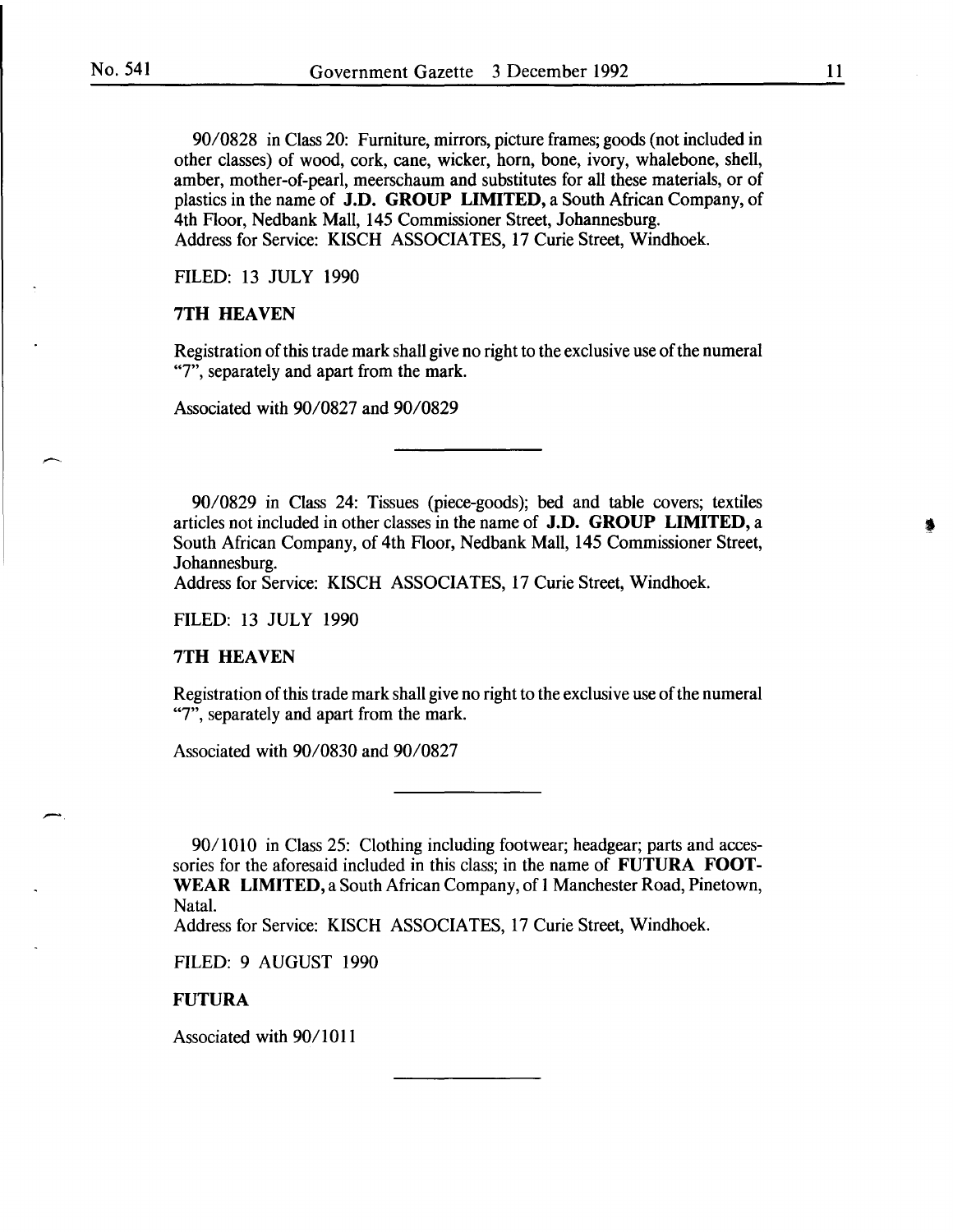90/1012 in Class 35: Advertising, marketing, publicity, promotions, sales promotions, maintenance, repair, financial and business services included in this class; in the name of FUTURA FOOTWEAR LIMITED, a South African Company, of I Manchester Road, Pinetown, Natal.

Address for Service: KISCH ASSOCIATES, 17 Curie Street, Windhoek.

FILED: 9 AUGUST 1990

# FUTURA

Associated with 90/1009

89/1596 in Class 36: Financial, insurance, banking, credit card and bookkeeping services; financial transactions, cheques and savings services; investment, leasing and hire purchase services; automated banking services; management services; all services connected with or anicillary to the aforegoing; included in this class; in the name of FIRST NATIONAL BANK OF SOUTHER AFRICA LIMI-TED 05/01225/06 a South African company, of National Bank Building, 84 Market Street, Johannesburg.

Address for Service: KISCH ASSOCIATES, 17 Curie Street, Windhoek.

FILED: 16 OCTOBER 1989

## CAPITAL ADVANTAGE ACCOUNT CAA

Registration of this trade mark shall give no right to the exclusive use of the words CAPITAL, ADVANTAGE and ACCOUNT, or the letters C and A, each separately and apart from the mark.

Associated with 89/1594

90/1156 in Class 3: Perfumeries and all types of cosmetics in the name of E.A. COSMETICS DISTRIBUTIONS GMBH, a Company organised under the laws of the Federal Republic of Germany, of Ammerthalstrasse 9, P.O. Box 1332, D-8011 Kirchheim, Federal Republic of Germany.

Address for Service: KISCH ASSOCIATES, 17 Curie Street, Windhoek.



FILED: 20 SEPTEMBER 1990

萎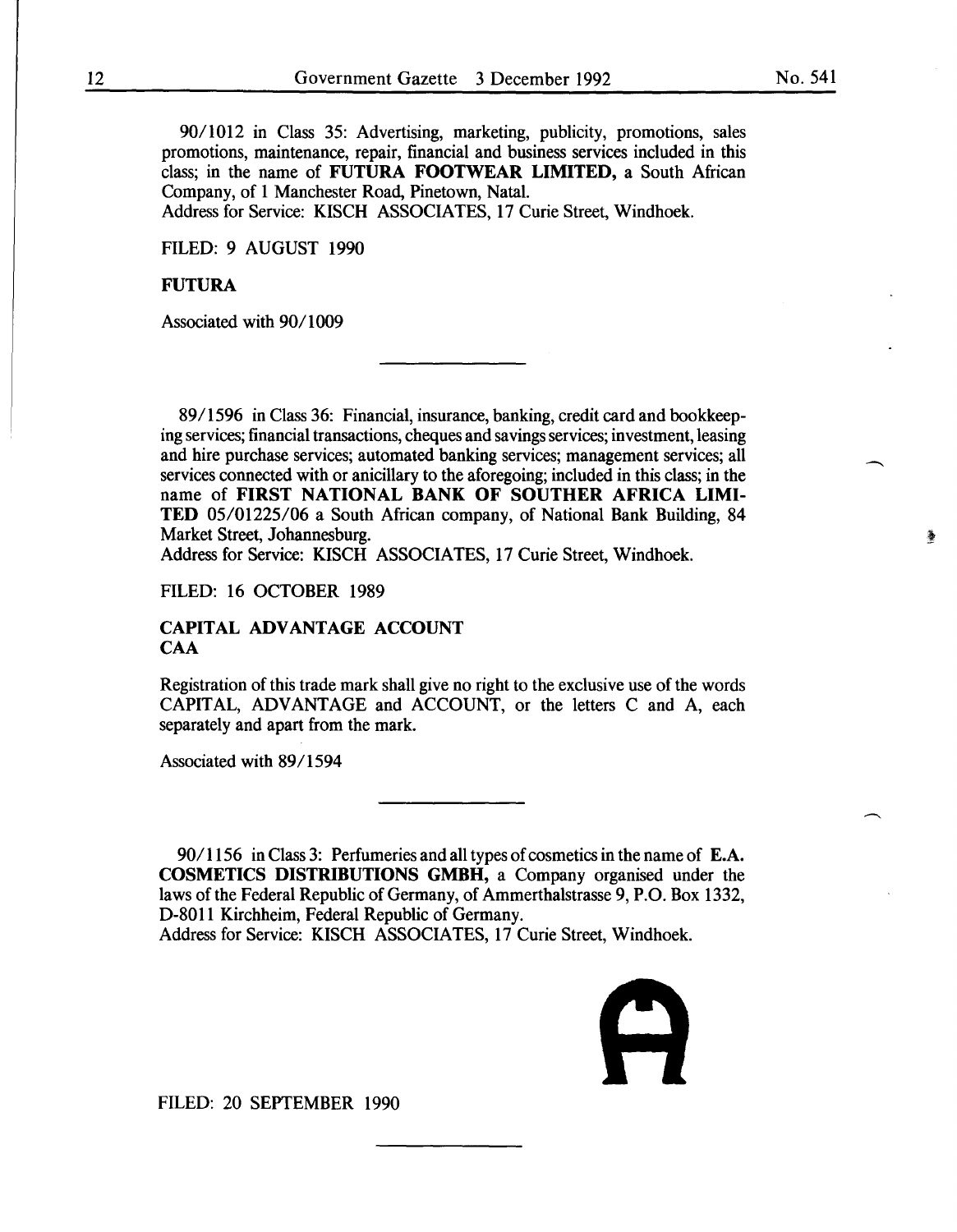90/0837 in Class 11: Installations for lighting, heating, steam generating, cooking, refrigerating, drying, ventilating, water supply and sanitary purposes in the name of **J.D. GROUP LIMITED,** a South African Company, of 4th Floor, Nedbank Mall, 145 Commissioner Street, Johannesburg.

Address for Service: KISCH ASSOCIATES, 17 Curie Street, Windhoek.

FILED: 13 JULY 1990



Registration of this trade mark shall give no right to the exclusive use of a device of a globe, other than as depicted in the mark, separately and apart from the mark.

Associated with 90/0838 and 90/0834

90/0838 in Class 20: Furniture, mirrors, picture frames; goods (not included in other classes) of wood, cork, reed, cane, wicker, horn, bone, ivory, whalebone, shell, amber, mother-of-pearl, meerschaum and substitutes for all these materials, or of plastics, in the name of **J.D. GROUP LIMITED,** a South African Company, of 4th Floor, Nedbank Mall, 145 Commissioner Street, Johannesburg. Address for Service: KISCH ASSOCIATES, 17 Curie Street, Windhoek.

FILED: 13 JULY 1990



Registration of this trade mark shall give no right to the exclusive use of a device of a globe, other than as depicted in the mark, separately and apart from the mark.

Associated with 90/0839 and 90/0834

90/0839 in Class 24: Tissues (piece-goods); bed and table covers; textiles articles not included in other classes in the name of **J.D. GROUP LIMITED,** a South African Company, of 4th Floor, Nedbank Mall, 145 Commissioner Street, Johannesburg.

Address for Service: KISCH ASSOCIATES, 17 Curie Street, Windhoek.

FILED: 13 JULY 1990



Registration of this trade mark shall give no right to the exclusive use of a device of a globe, other than as depicted in the mark, separately and apart from the mark.

Associated with 90/0840 and 90/0834